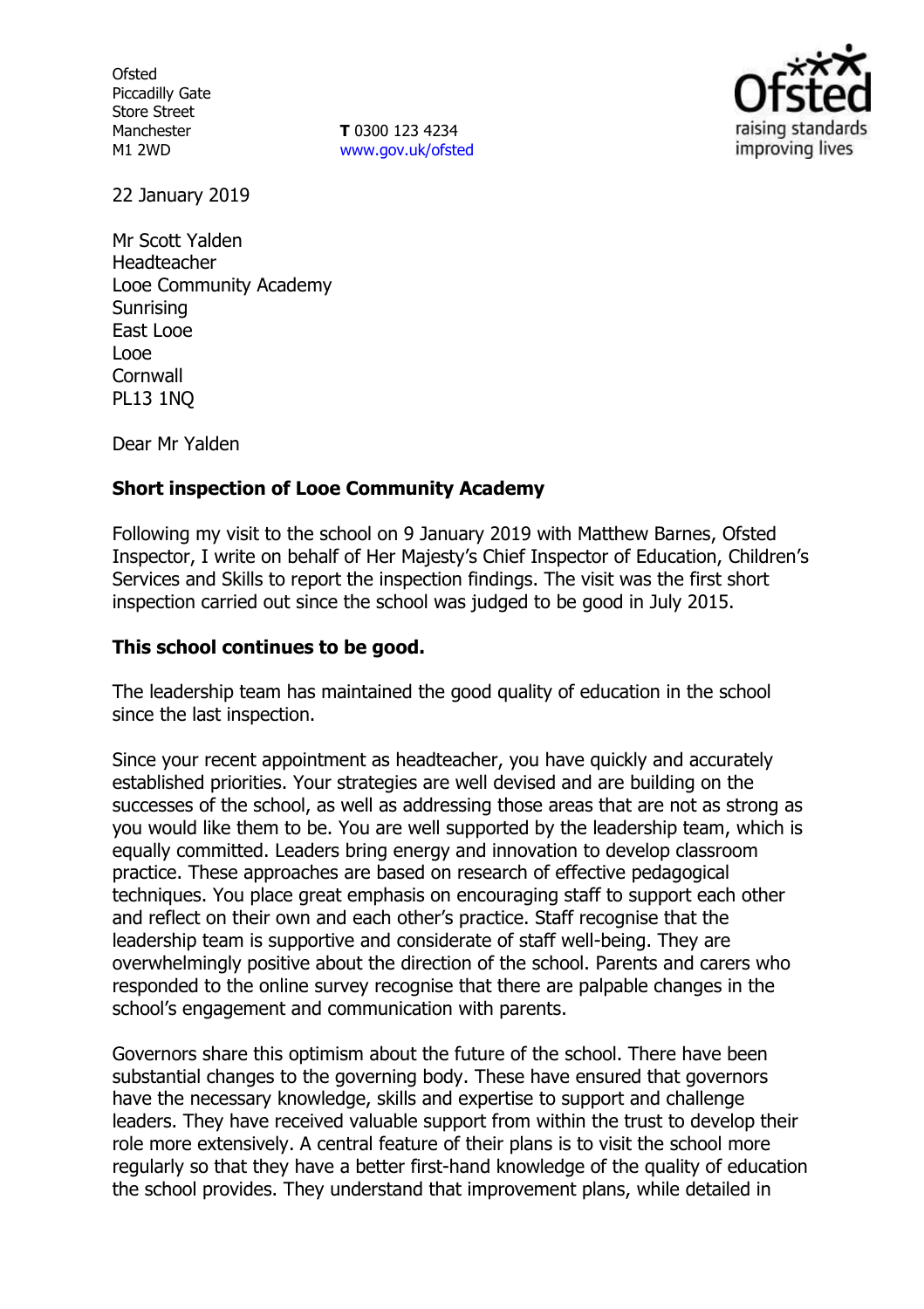

terms of the actions taken, need to have clearly defined timescales to monitor incremental improvements and to ensure that leaders remain on track to achieve objectives.

You place great emphasis on ensuring that the curriculum is suited to the needs of pupils. Where necessary, this is carefully tailored to support pupils to follow a programme that enables them to achieve and progress to the next stages of their education or into employment.

Your underlying philosophy of 'Bydh gwella gylli' ('Be the best you can be') is reflected in many areas of the school's work, whether it be in academic, sporting, artistic or creative spheres. Pupils are highly positive about the opportunities that are offered and feel that they are encouraged to take on leadership opportunities. They are articulate, positive ambassadors and feel that their successes are recognised and valued.

At the previous inspection, the school was asked to improve the achievement of disadvantaged pupils. Overall progress is now in line with the national average. However, there is still a gap between the progress that the current group of pupils make in some areas of the curriculum and that of their peers. This remains a wholeschool priority. Crucially, while leaders have identified the barriers that exist for this group of pupils, leaders acknowledge that the evaluation of the impact of individual strategies is not sharp enough.

The school was also asked to develop the use of questioning to deepen pupils' understanding. In response, leaders have provided training to support teachers to develop this aspect of classroom practice. This has resulted in a better understanding of how teachers can gauge pupils' proficiency and adjust planning where necessary. Where this is most effective, teachers recap on previous learning, prompt pupils to elaborate on their thoughts and recraft questions to encourage pupils to provide a rationale for their answers. Where this is not secure, teachers too readily accept the first answer given or ask questions that limit the scope that pupils have to show a higher level of conceptual knowledge.

Finally, the previous inspection report highlighted the need to develop middle leaders' ability to promote consistently high levels of attainment and progress. Therefore, you have strengthened systems to support middle leaders to develop the quality of classroom practice. There is now a better understanding of pupils who do not make the progress of which they are capable, and support is provided to remedy this.

Middle leaders understand the importance of their role and are clear about their responsibilities within individual curriculum areas. They value the support they receive from senior leaders and share an understanding of improvement planning priorities. However, there are still inconsistencies in the way in which teachers apply agreed policies, and this leads to variation in the quality of classroom practice. This view is also reflected in a minority of parental responses received. Therefore, middle leaders do not yet challenge and hold teachers to account with sufficient rigour. You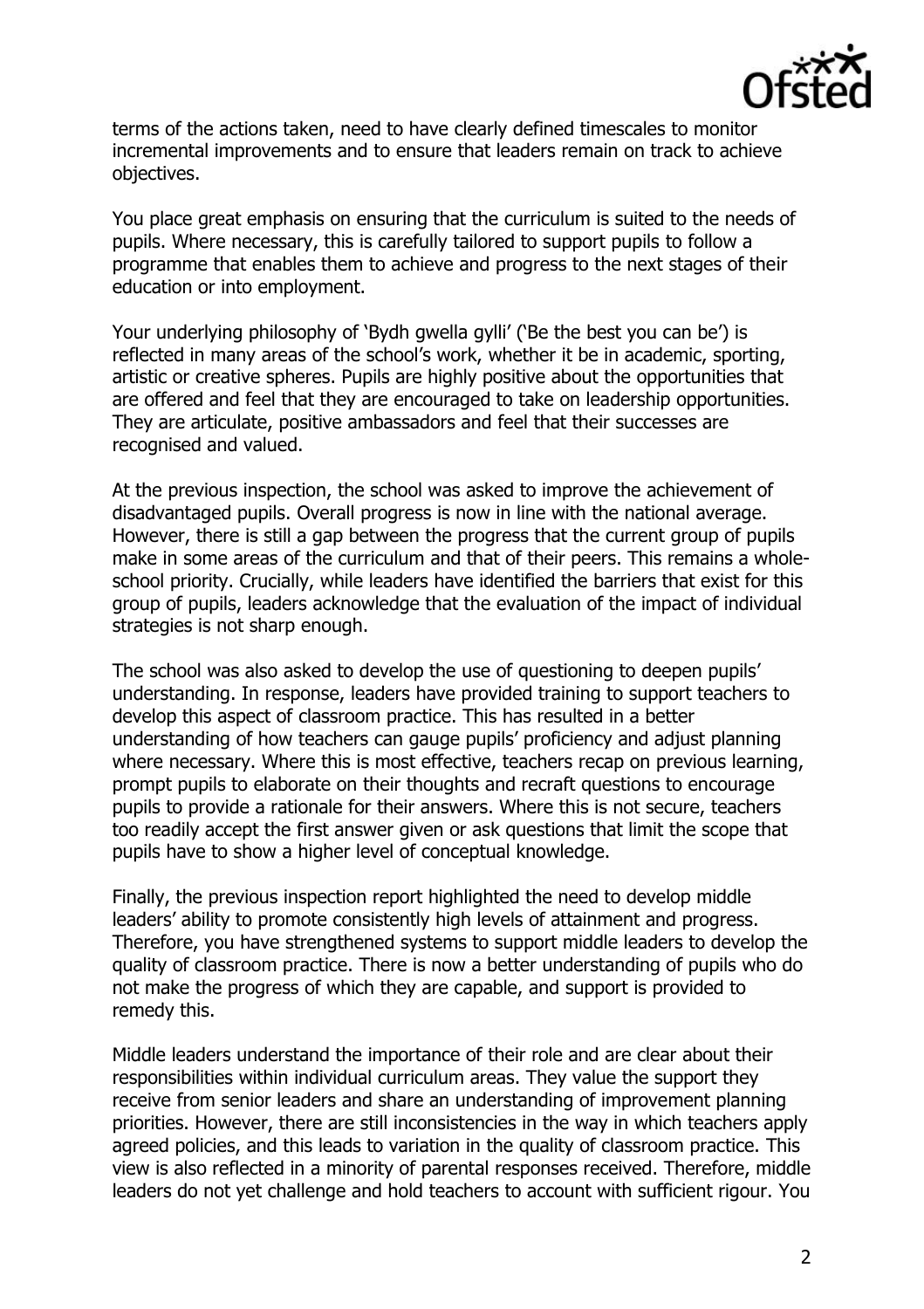

are now in a position to develop this role further so that, as a collective group, middle leaders have a greater strategic role in supporting leaders in continuing to raise standards.

# **Safeguarding is effective.**

As the designated safeguarding lead, you are conscientious in ensuring that safeguarding processes are diligently adhered to. All staff and governors receive the required training and there is a clear system for reporting concerns. The work of the on-site integrated health centre is pivotal to your approach to pupils' well-being. You are justifiably proud of this facility and have well formulated plans to extend the support provided for pupils who are considered to be vulnerable. Staff work with external agencies and follow up concerns in a timely way. Employment checks are thorough, to ensure that all staff and volunteers are suitable to work with children.

Pupils say that they feel safe in school and commented on the positive relationships that exist between older and younger pupils. They understand the new behaviour policy and say that behaviour is largely positive, particularly where pupils are excited by their learning. Pupils told inspectors that bullying is rare, and that they have a trusted adult to speak to if issues arise. The majority of parents, carers and staff agree that this is a positive aspect of the school environment.

Furthermore, pupils comment positively on the work that they do to promote their personal and social well-being. They understand risk, including when online, and say that they are encouraged to stay fit and healthy. They speak eloquently about their work on respecting the rights of the child, as well as discussing human rights more widely. They understand democracy and exercise this concept when voting for their school council. The 'morning challenge' prompts pupils to consider topical issues or have a go at developing skills such as sign language. Pupils understand the importance of respecting diversity and the need to consider alternative viewpoints. They say that they often reflect on moral issues as part of their ageappropriate curriculum.

## **Inspection findings**

- At the beginning of the inspection, we agreed on the key lines of enguiry. The first of these focused on how effectively leaders have addressed the issues arising from the previous inspection report. As described above, leaders have had some success in addressing the issues highlighted but some remain. The new leadership team has already demonstrated the capacity to make improvements. Leaders are continuing to realign strategies to more quickly rectify the areas that are not as strong as they need to be.
- The second line of enquiry centred on the effectiveness of leaders to ensure that the curriculum and the quality of teaching secure strong progress for all pupils. We particularly scrutinised the work of disadvantaged pupils and pupils with special educational needs and/or disabilities (SEND), who, in the past, have not performed as well as their peers.
- Leaders are aware of the areas of the curriculum that are not as strong as others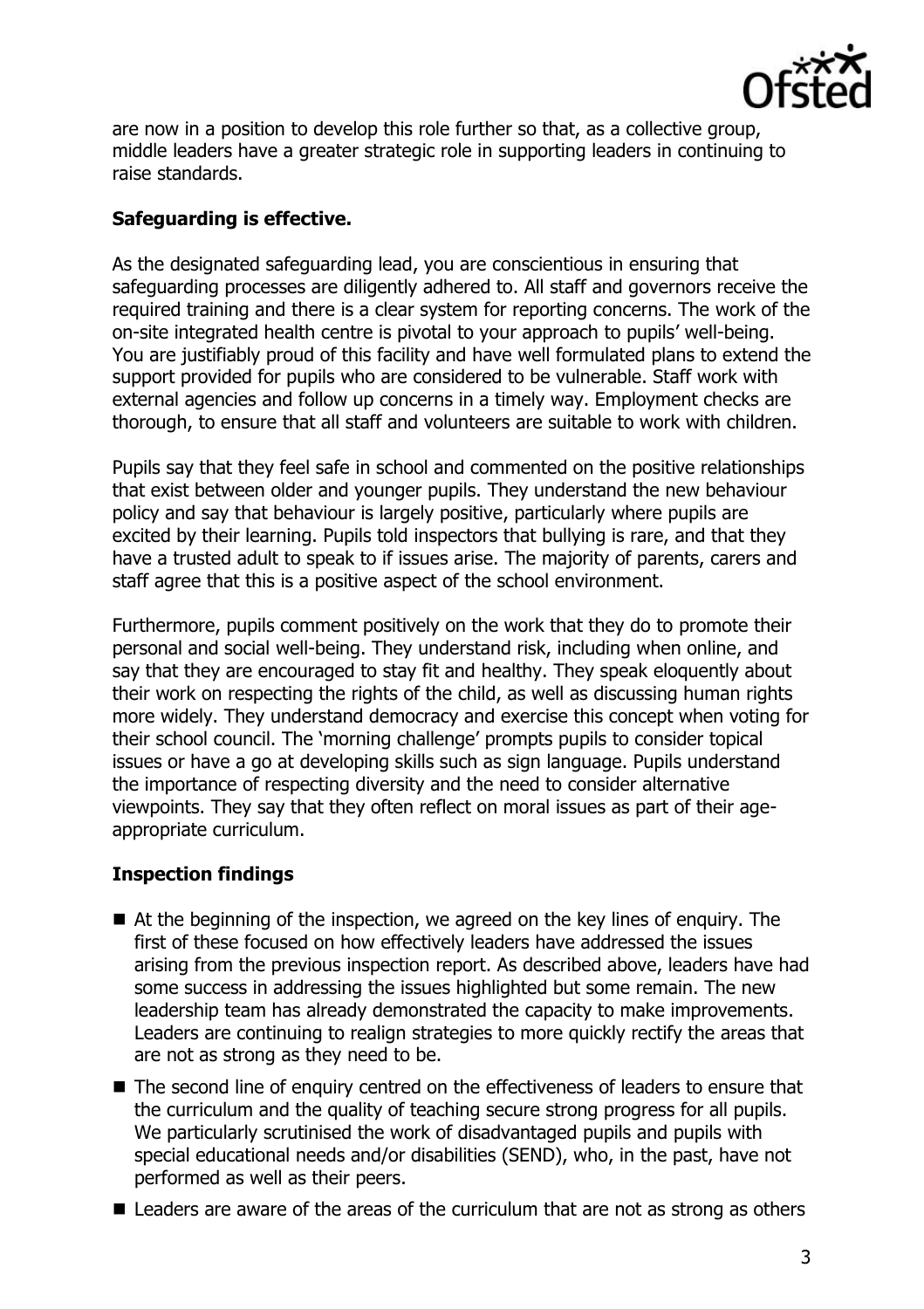

and have plans in place to address this variability. This has led to a more coherent approach so that the needs of pupils are better met. Leaders have identified the issues that exist for disadvantaged pupils and have allocated additional funding to tackle these. A key element of this is to improve literacy skills. Therefore, leaders have emphasised that all teachers are teachers of English. This is further developed by promoting the importance of reading in key stage 3 and planning regular sessions for all pupils to consider varied texts as part of their daily tutorial. In addition, literacy interventions, led by teaching assistants, support pupils to practise and develop their literacy skills to rectify gaps in understanding.

- Teachers' use of assessment to support the progress of pupils is developing. In the best practice, teachers provide clear and targeted guidance on how pupils can improve the quality of their work. Where this is the case, pupils respond positively and make noticeable improvements. Where teachers' expectations are high, pupils demonstrate an ability to present and organise their work well. They show that they can sustain their writing in a range of contexts and experiment with their vocabulary to develop greater sophistication.
- $\blacksquare$  However, this is not a consistent picture, and, in some subjects, the quality of teachers' guidance is too generic to pinpoint the subject-specific skills that pupils need. Therefore, this limits the ability of pupils to acquire the knowledge and understanding required for GCSE study. Where expectations are not high enough, pupils produce work which is brief, poorly presented or unfinished. Their selfreflection is often cursory and these combined factors prevent pupils from easily building on what they have done before.
- There have been notable improvements to the support provided for pupils with SEND. The leadership of this area is strong, and the team is ambitious for improving outcomes. Teachers regularly receive information about pupils' needs and training supports teachers to plan effectively. Teaching assistants are suitably skilled, and their strengths identified, so that they are well deployed. Pupils are positive about the support they receive, are accessing lessons well and are therefore making improved progress. Leaders regularly track additional interventions to show the impact of this support.
- The final line of enquiry considered how successfully leaders have improved the attendance of pupils, particularly disadvantaged pupils and those pupils with SEND. This is because absence rates, notably persistent absence, are higher than national averages. You have righty identified the very clear correlation of attendance rates with overall outcomes in your 2018 key stage 4 results. You are therefore working to challenge more stringently when attendance is not good enough. This revised approach, which includes incentives to promote better attendance, has led to a more comprehensive overview of patterns and an improvement in overall figures. However, the more modest improvements in persistent absence figures remain a challenge.
- You have developed materials to support pupils to catch up with the work that they have missed due to absence. You have also directed pupils to the homework club so that they can keep up to date with their learning. At present, however, the onus largely remains with the pupils, and teachers do not always insist that